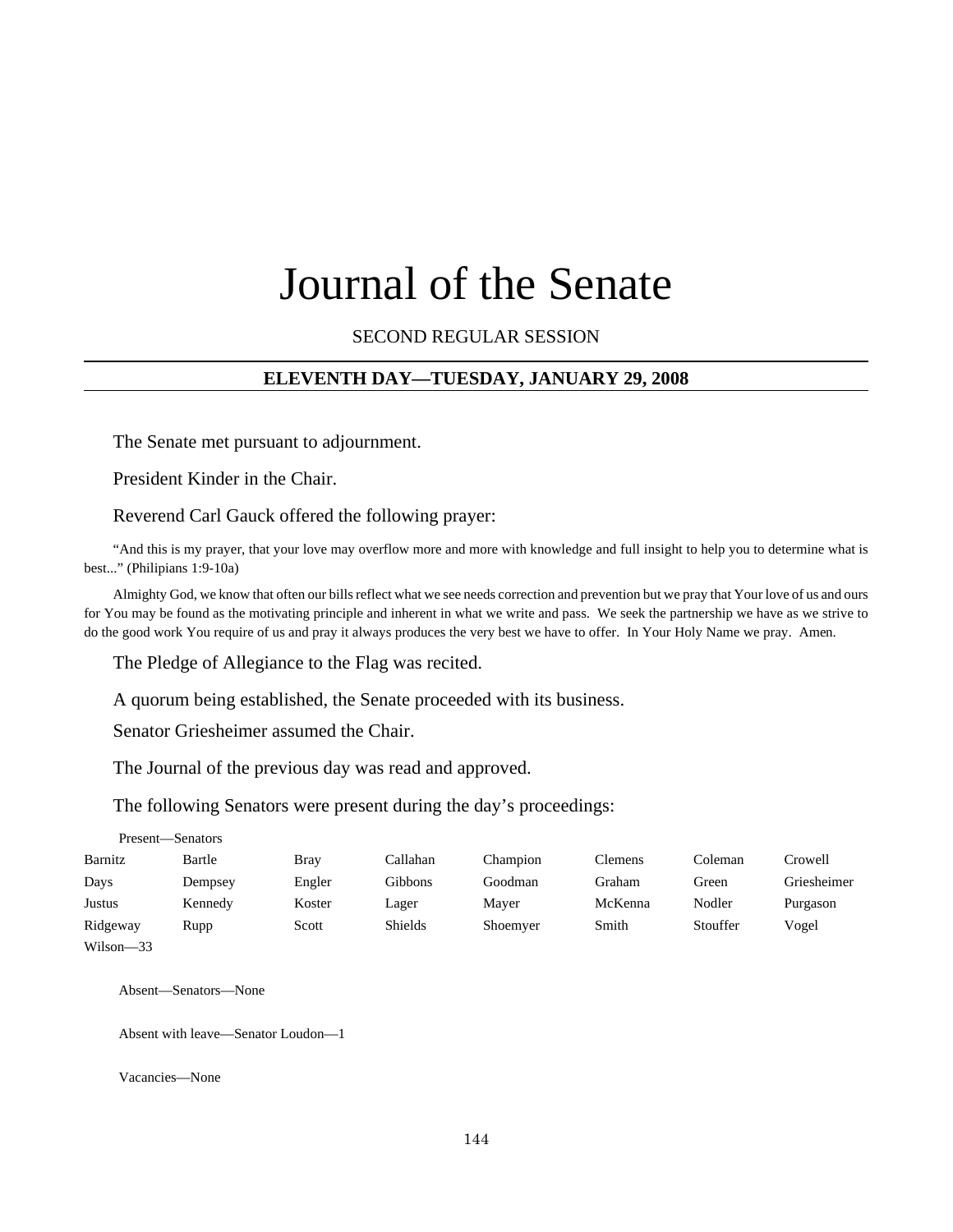The Lieutenant Governor was present.

# **RESOLUTIONS**

Senator Coleman moved that **SR 1515** be taken up for adoption, which motion prevailed.

Senator Coleman offered **SA 1**, which was read:

# SENATE AMENDMENT NO. 1

Amend Senate Resolution No. 1515, as it appears in the Senate Journal for January 15, 2008, Page 87, Line 37 of said journal page, by striking "two-thirds" and inserting in lieu thereof the following: "**threefifths**"; and

Further amend said resolution, page 88, Line 3 of said journal page, by striking "two-thirds" and inserting in lieu thereof the following: "**three-fifths**".

Senator Coleman moved that the above amendment be adopted, which motion prevailed.

Senator Coleman moved that **SR 1515**, as amended, be adopted, which motion failed by the following vote:

|          | YEAS—Senators        |                |          |          |             |         |             |
|----------|----------------------|----------------|----------|----------|-------------|---------|-------------|
| Barnitz  | <b>Bray</b>          | Callahan       | Coleman  | Days     | Graham      | Green   | Justus      |
| Kennedy  | Koster               | McKenna        | Shoemyer | Smith    | $Wilson-14$ |         |             |
|          | NAYS-Senators        |                |          |          |             |         |             |
| Bartle   | Champion             | <b>Clemens</b> | Dempsey  | Engler   | Gibbons     | Goodman | Griesheimer |
| Lager    | Mayer                | Nodler         | Purgason | Ridgeway | Rupp        | Scott   | Shields     |
| Stouffer | $Vogel - 18$         |                |          |          |             |         |             |
|          | Absent—Senators—None |                |          |          |             |         |             |

Absent with leave—Senators

Crowell Loudon—2

Vacancies—None

#### **CONCURRENT RESOLUTIONS**

#### Senator Mayer offered the following concurrent resolution:

#### SENATE CONCURRENT RESOLUTION NO. 29

WHEREAS, the United States Department of Agriculture's National Agricultural Statistics Service collects and publishes information on the prices and inventories of rice; and

WHEREAS, this information is used for estimations of farm income and determinations of government program payments to farmers; and

WHEREAS, it is essential to the rice industry that the estimations of farm income and determinations of government program payments more accurately reflect the current market prices and stocks of rice:

NOW, THEREFORE, BE IT RESOLVED that the members of the Missouri Senate, Ninety-Fourth General Assembly, Second Regular Session, the House of Representatives concurring therein, hereby request that the United States Department of Agriculture's National Agricultural Statistics Service add the dates of June 1 and September 1 as additional reporting dates to the "Agricultural Statistics Board" calendar to more accurately reflect prices and stocks; and

BE IT FURTHER RESOLVED that the Secretary of the Missouri Senate be instructed to prepare a properly inscribed copy of this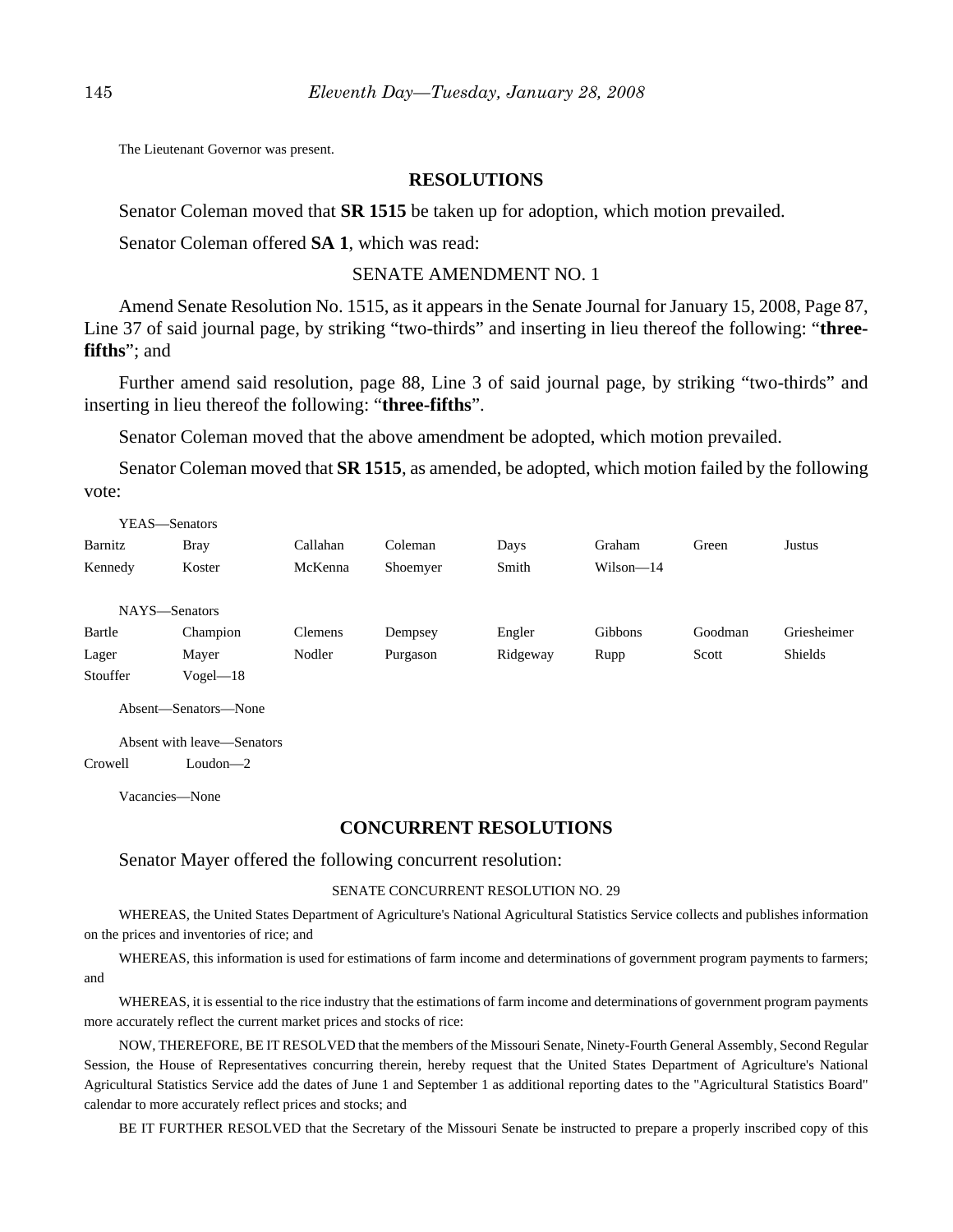resolution for the United States Secretary of Agriculture, the United States Department of Agriculture's National Agriculture Statistics Service, and to each member of Missouri's Congressional delegation.

# **INTRODUCTION OF BILLS**

The following Bills and Joint Resolution were read the 1st time and ordered printed:

**SB 1039**–By Clemens.

An Act to repeal section 190.335, RSMo, and to enact in lieu thereof one new section relating to emergency service boards.

**SB 1040**–By Clemens.

An Act to repeal section 644.570, as enacted by conference committee substitute for senate substitute for senate committee substitute for house substitute for house bill no. 450, ninetieth general assembly, first regular session, and section 644.570, as enacted by house substitute for house committee substitute for senate substitute for senate committee substitute for senate bills nos. 160 & 82, ninetieth general assembly, first regular session, and to enact in lieu thereof one new section relating to storm water control assistance, with a contingent effective date.

# **SB 1041**–By Green.

An Act to repeal section 386.756, RSMo, and to enact in lieu thereof one new section relating to heating, ventilation, and air conditioning (HVAC) services.

**SB 1042**–By McKenna, Callahan, Green, Engler and Barnitz.

An Act to repeal sections 169.070 and 169.670, RSMo, and to enact in lieu thereof two new sections relating to teacher and school employee retirement systems.

# **SB 1043**–By Ridgeway.

An Act to amend chapter 376, RSMo, by adding thereto one new section relating to mandatory health insurance coverage for certain out-of-network chiropractic services.

# **SB 1044**–By Stouffer.

An Act to repeal section 190.094, RSMo, and to enact in lieu thereof one new section relating to ambulance staffing.

# **SB 1045**–By Dempsey.

An Act to repeal section 1.205, RSMo, and to enact in lieu thereof one new section relating to unborn children.

# **SB 1046**–By Mayer.

An Act to amend chapter 290, RSMo, by adding thereto one new section relating to employment atwill.

# **SB 1047**–By Vogel, Days and Gibbons.

An Act to repeal section 163.011, RSMo, and to enact in lieu thereof one new section relating to state funding for elementary and secondary education.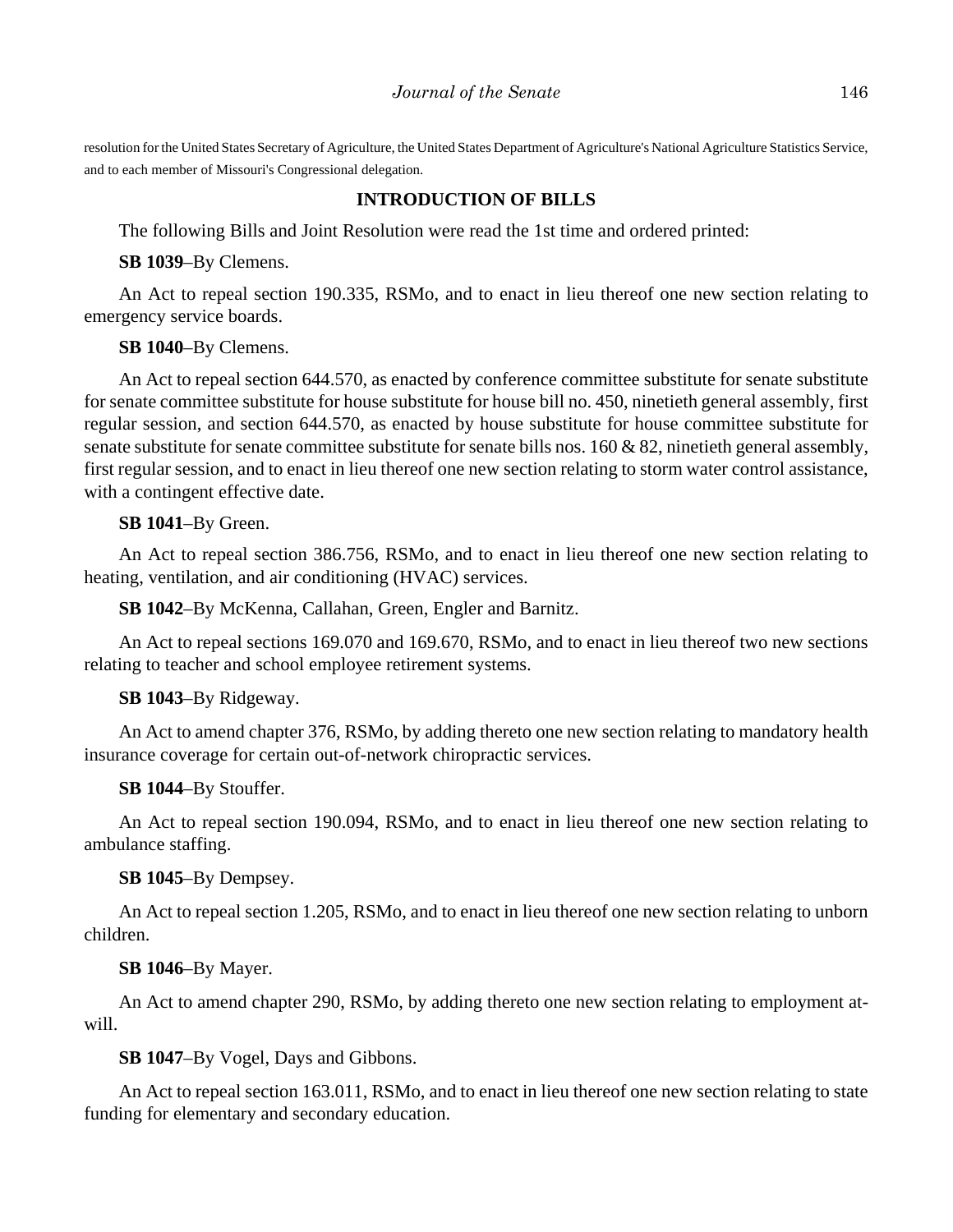**SJR 45**–By Clemens.

Joint Resolution submitting to the qualified voters of Missouri, an amendment repealing section 37 (h) of article III of the Constitution of Missouri, and adopting one new section in lieu thereof relating to storm water control assistance.

# **SECOND READING OF CONCURRENT RESOLUTIONS**

The following Concurrent Resolution was read the 2nd time and referred to the Committee indicated:

**SCR 28**—Rules, Joint Rules, Resolutions and Ethics.

President Pro Tem Gibbons assumed the Chair.

## **SIGNING OF BILLS**

The President Pro Tem announced that all other business would be suspended and **HB 2015**, **HB 2021** and **HB 2022**, having passed both branches of the General Assembly, would be read at length by the Secretary, and if no objections be made, the bill would be signed by the President Pro Tem to the end that it may become law. No objections being made, the bill was so read by the Secretary and signed by the President Pro Tem.

## **RESOLUTIONS**

Senator Mayer offered Senate Resolution No. 1609, regarding Josh Resinger, Shook, which was adopted.

Senator Barnitz offered Senate Resolution No. 1610, regarding the Sixtieth Wedding Anniversary of Mr. and Mrs. Lloyd Glenn, Rolla, which was adopted.

Senator Barnitz offered Senate Resolution No. 1611, regarding the Missouri University of Science and Technology, Rolla, which was adopted.

Senator Bartle offered Senate Resolution No. 1612, regarding Lytmos Group, LLC, Lee's Summit, which was adopted.

Senator Goodman offered Senate Resolution No. 1613, regarding the Pierce City R-VI School District, which was adopted.

Senator Goodman offered Senate Resolution No. 1614, regarding the Shell Knob School District, which was adopted.

Senator Goodman offered Senate Resolution No. 1615, regarding the Reeds Spring R-IV School District, which was adopted.

Senator Goodman offered Senate Resolution No. 1616, regarding the Mt. Vernon R-V School District, which was adopted.

Senator Goodman offered Senate Resolution No. 1617, regarding the Monett R-I School District, which was adopted.

Senator Goodman offered Senate Resolution No. 1618, regarding the Aurora R-VIII School District,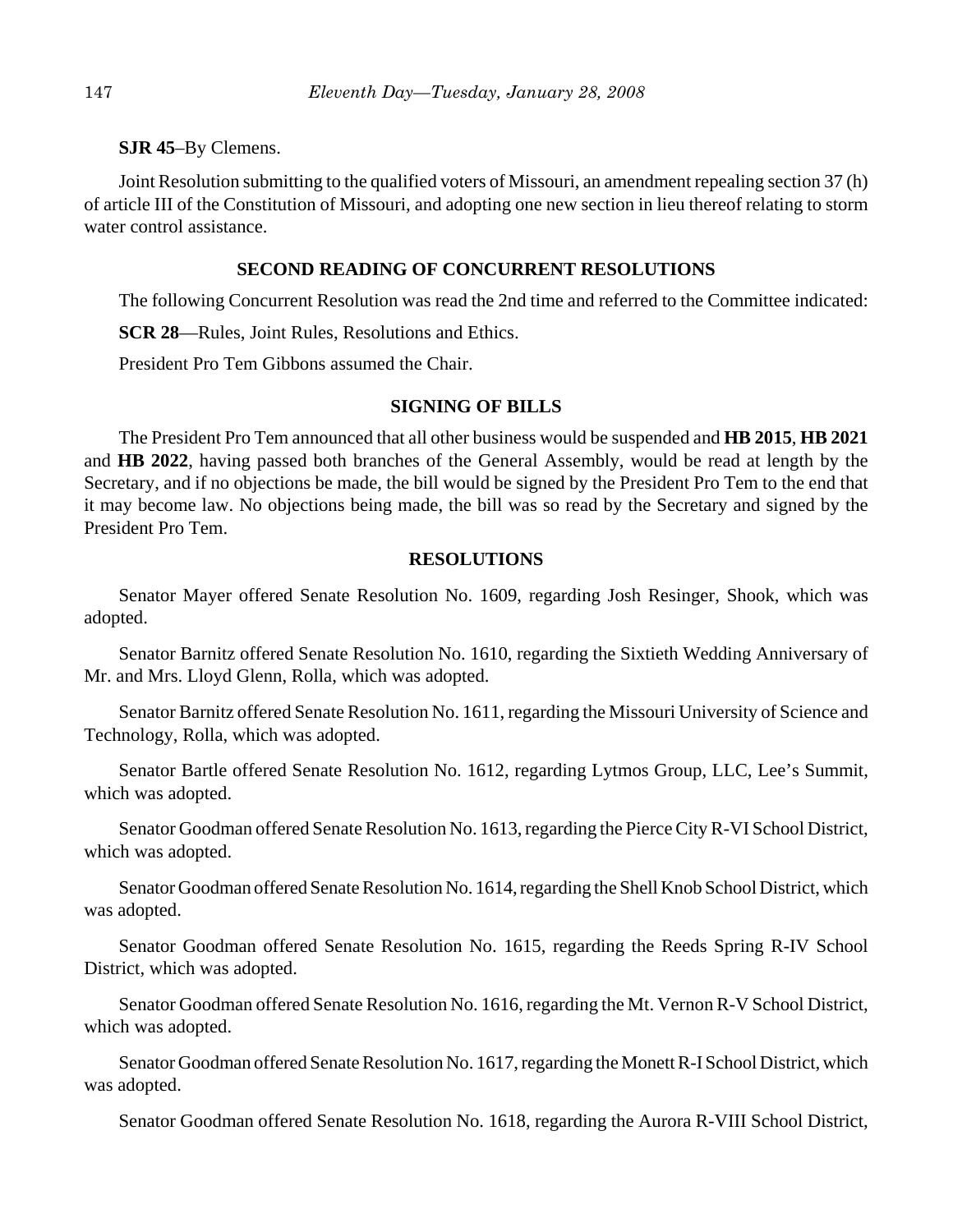which was adopted.

Senator Goodman offered Senate Resolution No. 1619, regarding the Branson R-IV School District, which was adopted.

Senator Goodman offered Senate Resolution No. 1620, regarding the Hurley R-I School District, which was adopted.

Senator Goodman offered Senate Resolution No. 1621, regarding the Marionville R-IX School District, which was adopted.

Senator Goodman offered Senate Resolution No. 1622, regarding the Gainesville R-V School District, which was adopted.

Senator Goodman offered Senate Resolution No. 1623, regarding the Kirbyville R-VI School District, which was adopted.

Senator Goodman offered Senate Resolution No. 1624, regarding the Taneyville R-II School District, which was adopted.

Senator Goodman offered Senate Resolution No. 1625, regarding the Thornfield R-I School District, which was adopted.

Senator Crowell offered Senate Resolution No. 1626, regarding Lang Jewelers, which was adopted.

# **INTRODUCTIONS OF GUESTS**

Senator McKenna introduced to the Senate, Jeff Ryan, Pacific; Kelly Shackelford, Mary Cooley and Ken Hollingshead, Arnold.

Senator Days introduced to the Senate, Jorge Riopedre, University City.

Senator Rupp introduced to the Senate, Greg Roeback and Karl Wilson, Wentzville.

Senator Kennedy introduced to the Senate, Gayle Brannan, Jefferson City.

Senator Champion introduced to the Senate, Scott Burns and Cindy Boyd, Washington, D.C.

Senator Wilson introduced to the Senate, Barrett Hatches, Kansas City.

Senator Clemens introduced to the Senate, John Askew and Kris Lancaster, Kansas City.

Senator Bray introduced to the Senate, Dave Grossman, Jamie Kelley, Kari Shepker-Mueller, and students Scott Luntee and Erin Goodenough, Maplewood-Richmond Heights Middle School.

On behalf of Senator Griesheimer, the President introduced to the Senate, the Physician of the Day, Dr. Thomas A. Davis, M.D., Wildwood.

Senator Stouffer introduced to the Senate, Nellie Ogan, Higginsville; Bonnie Seward, Tanya McBee and Mary Martens, Richmond.

On motion of Senator Shields, the Senate adjourned under the rules.